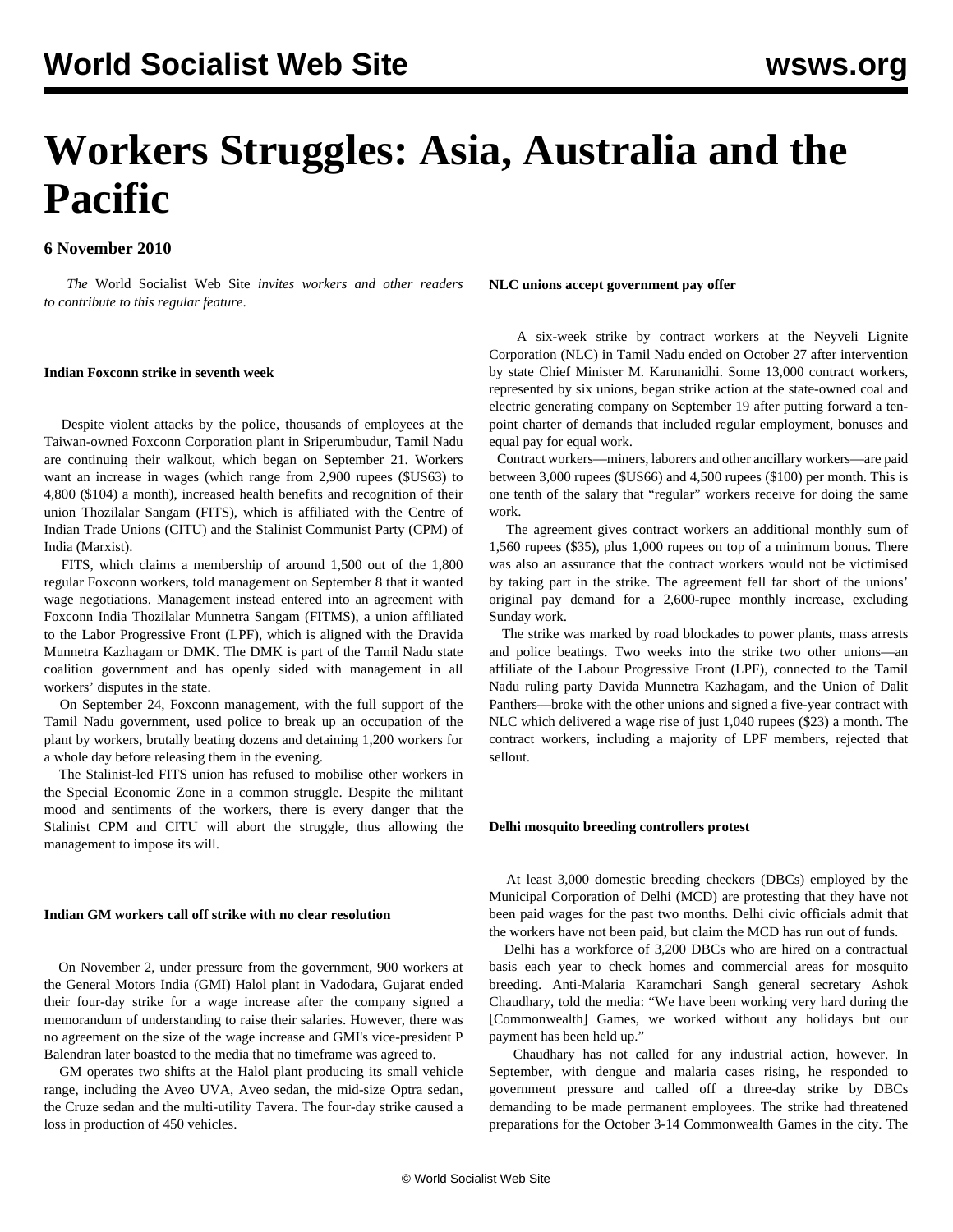DBCs have been demanding the regularisation of their jobs since 2008, when they struck for 47 days over the issue. Some of the sanitary inspectors have been working on contract for the past 15 years.

#### **Bangladeshi pilots' union calls off strike without resolution**

 Officials of the Bangladesh Airline Pilots Association (BAPA), representing 116 pilots at Bangladesh's national carrier, Biman Bangladesh Airlines, called off industrial action on October 30 after a vague assurance from Prime Minister Sheikh Hasina that the government would "look into their concerns".

 BAPA members walked off the job last week following the suspension of five union officials over industrial action that was launched on October 22 to oppose changes to the retirement age. The walkout forced the cancellation of nearly all Biman flights.

 Biman made a decision in September to increase the retirement age from 57 to 62 years without extending insurance and rehabilitation benefits during the five-year period. Pilots want the retirement age to be extended to 65 with full entitlements, in line with airlines in other countries. BAPA members are also protesting at the recent leasing of five aircraft from foreign firms under an agreement that includes pilots and crew.

 A government official told the media that matters concerning pilots' retirement age will be decided by a court, and other issues will have to be settled through discussion between the civil aviation authorities and the BAPA leadership.

#### **Bangladeshi apparel workers protest against factory closure**

 More than 1,000 workers of Soft Tex Wears sweater factory in the Dhaka Export Processing Zone (DEPZ) at Ashulia, Savar rallied at the factory on November 1 to protest its sudden closure. Police were deployed to the factory. For several days beforehand, workers had been demanding pay increases and wages in arrears. According to demonstrating workers, the factory owners promised to pay arrears for the past two months on November 1, but instead closed the factory.

#### **Taiwan: Retrenched Japanese airline employees protest**

 At least 50 former Japan Airlines Corp (JAL) employees protested at Taipei International Airport (Songshan) on Sunday, accusing JAL of illegally laying off 70 Taiwanese flight attendants. Protesters held banners and shouted "JAL's illegal layoffs bullying Taiwanese employees".

 Former JAL employees have been protesting in recent weeks against the airline's layoffs in July of Taiwanese JAL union members and senior employees who were close to retirement. According to JAL, the retrenchments were part of restructuring plans that included a 30 percent cut in its global workforce. Protesting senior flight attendants said they were originally scheduled to retire from the airline within a year and alleged they were laid off because the company did not want to pay their pensions.

 The protesters, who rallied outside the Council of Labor Affairs and Civil Aeronautics Administration, maintained their airport protest until Sunday afternoon, when former Japanese Prime Minister Shinzo Abe was scheduled to arrive.

#### **Philippines government rules PAL retrenchments legal**

 On November 1, dozens of members of the Philippine Airlines Employees Association (PALEA), the ground crew union at Philippine Airlines Limited (PAL), marched to the Department of Labor and Employment (DOLE) in Manila to protest the Labor Minister's decision allowing the retrenchment of at least 3,000 PAL workers. Workers carried a coffin with a placard saying, "RIP PAL workers".

 Last year PAL announced a restructure in which half its workforce, including in-flight catering services, airport services (which includes ground, cargo and ramp handling) and call centre reservations, were to be outsourced to a contract company. PALEA claims the move is a costcutting exercise to increase profits and that workers will be rehired by contractors on reduced wages and conditions and barred from joining a union.

 The union filed a notice of strike with the DOLE in February, but no strike action was called. In April, when frustrated workers began pressuring the union to call strike action, DOLE "assumed jurisdiction" over the dispute, making union action illegal. On October 29, DOLE made a judgment in favour of PAL's restructure plan.

 According to PALEA president Gerry Rivera, the layoffs could affect almost all of the union's 3,700 members. PALEA said it has planned a series of protests by PAL employees and their supporters.

#### **Russian sailors stranded in Vietnamese port**

 Seven Russian sailors have been left stranded on a Russian-owned fishing vessel in the port of Vung Tau, Vietnam. According to the Russian Sailors Trade Union, the vessel owner is not fulfilling contract obligations and the sailors have not received their salaries for up to two years.

 The vessel's crew said in a statement that a "long-term absence of financing" made them "involuntary hostages of the company" and that their relatives "have been left without sustenance".

 The union has approached the Russian government to help the sailors return home. The vessel, Phu Hai-1, belongs to Antel Investments. The company's president and co-founder live in Moscow.

#### **New South Wales nurses demand improved staff ratios**

 About 100 nurses at Sydney's Liverpool public hospital held a lunchtime rally on Wednesday calling for an improved nurse-to-patient ratio in a new work agreement. Similar rallies were planned during the week for other Sydney hospitals, including Westmead, St George and Royal North Shore, as well as the Gosford and John Hunter (Newcastle) hospitals.

 According to the New South Wales Nurses Association, the General Workload Calculation Tool inserted into the award in 2004 to determine nurse numbers on medical and surgical wards has failed to keep pace with changes in nursing, which involve a higher turnover of patients who live longer and develop more complex conditions. The union wants a minimum of one nurse for every four patients on medical and surgical